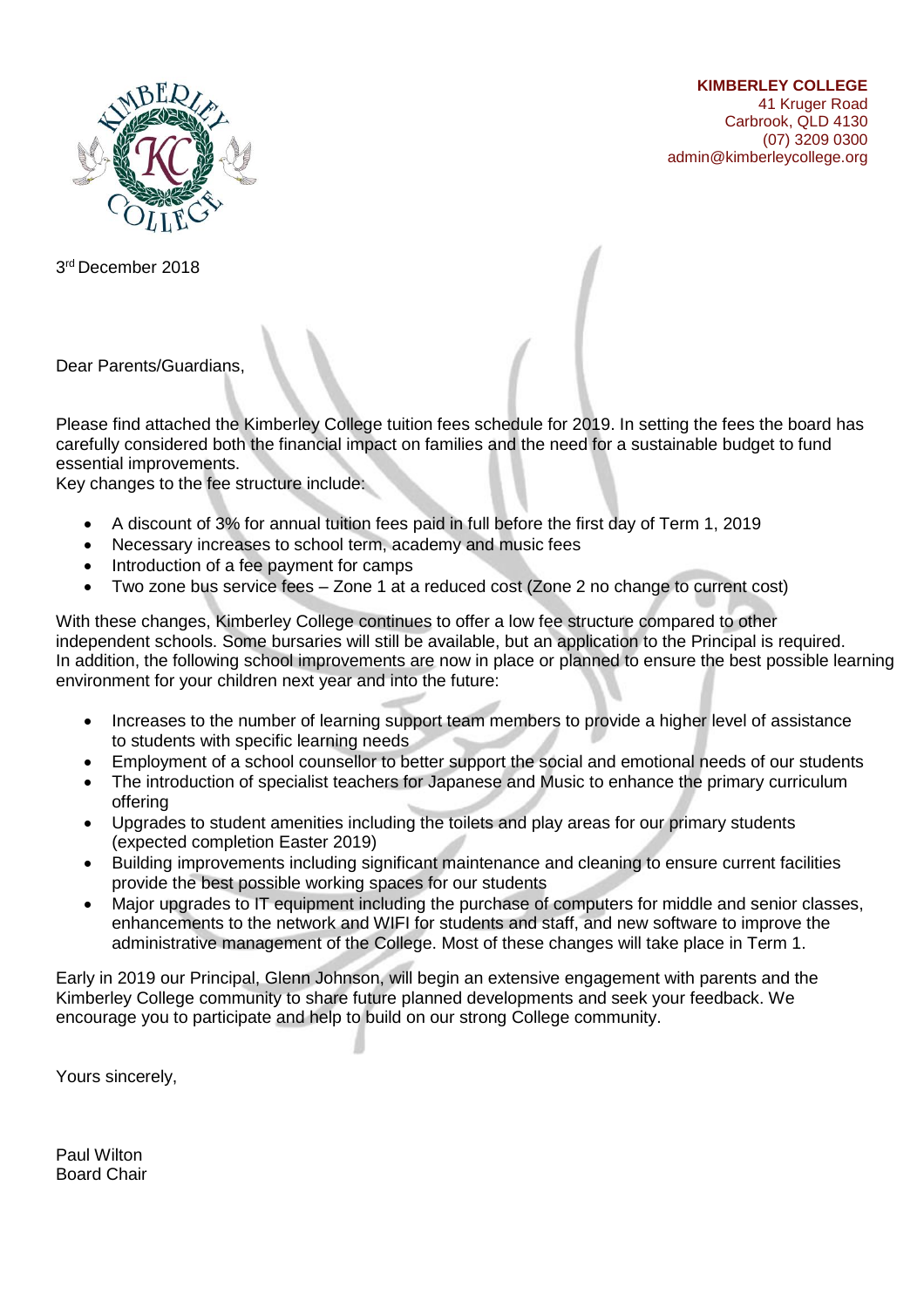



3 rd December 2018

Dear Parents / Guardians

# Fees for 2019 College Year

Please find enclosed a range of documents associated with the Kimberley College 2019 fees and payment options:

- Annual College Fee Table 2019 "2019 Fee Structure"
- College Fee Payment Advice 2019 "2019 Fees Payment Advice"
- Worksheet for Direct Debit Calculations 2019 "2019 Calculations Worksheet"
- Bank Account/Credit Card Debit Request Form and Service Agreement 2019

Please review the documents enclosed and payment options, indicate your preferred method of payment on the "2019 Fee Payment Advice", and return to the College by **17 December 2018.**

If you are opting to make direct debit payments in 2019, please also return the appropriate Direct Debit Request Form along with your completed Direct Debit Calculations Worksheet by **17 December 2018** (Direct Debit Requests must be renewed each year).

As you can see in the table below, the College will be billing by term in 2019.

| <b>Important Dates for the year ahead</b> |                                                                                           |
|-------------------------------------------|-------------------------------------------------------------------------------------------|
| Monday 17th                               | All families to return their College "2019 Fees Payment Advice" form, and if applicable   |
| December 2018                             | Direct Debit Request Form and completed worksheet for 2019 to the College Finance         |
|                                           | Department.                                                                               |
| Tuesday 29th                              | Families can receive a 3% early settlement discount if full payment of the year's tuition |
| January 2019                              | fees are paid by close of business (4pm) on Day 1 of Term 1.                              |
|                                           | Term 1 fees are due by close of business if not paying by Direct Debit.                   |
| Friday 1 <sup>st</sup> February           | First Weekly Direct Debit or Fortnightly (option 1) Direct Debit.                         |
| 2019                                      |                                                                                           |
| Friday 8 <sup>th</sup> February           | First Fortnightly Direct Debit (Option 2)                                                 |
| 2019                                      |                                                                                           |
| Friday 28th                               | <b>First Monthly Direct Debit</b>                                                         |
| February 2019                             |                                                                                           |
| Tuesday 23rd April                        | Term 2 fees and Term 1 other fees and charges due (refer 2019 Fee Structure for list of   |
| 2019                                      | other fees and charges)                                                                   |
| Monday 15 <sup>th</sup> July              | Term 3 fees and Term 2 other fees and charges due                                         |
| 2019                                      |                                                                                           |
| Tuesday 8 <sup>th</sup>                   | Term 4 fees and Term 3 other fees and charges due                                         |
| October 2019                              |                                                                                           |
| Friday 15 <sup>th</sup>                   | Final day for payment of exiting families with Year 12 students (unless on a Direct Debit |
| November 2019                             | payment arrangement)                                                                      |
| Thursday 28 <sup>th</sup>                 | Final payment of Monthly Direct Debits due                                                |
| November 2019                             |                                                                                           |
| Friday 6 <sup>th</sup>                    | Final payment of Fortnightly Direct Debit (option 1) due.                                 |
| December 2019                             |                                                                                           |
| Friday 13th                               | Term 4 other fees and charges due - all accounts to be paid in full                       |
| December 2019                             |                                                                                           |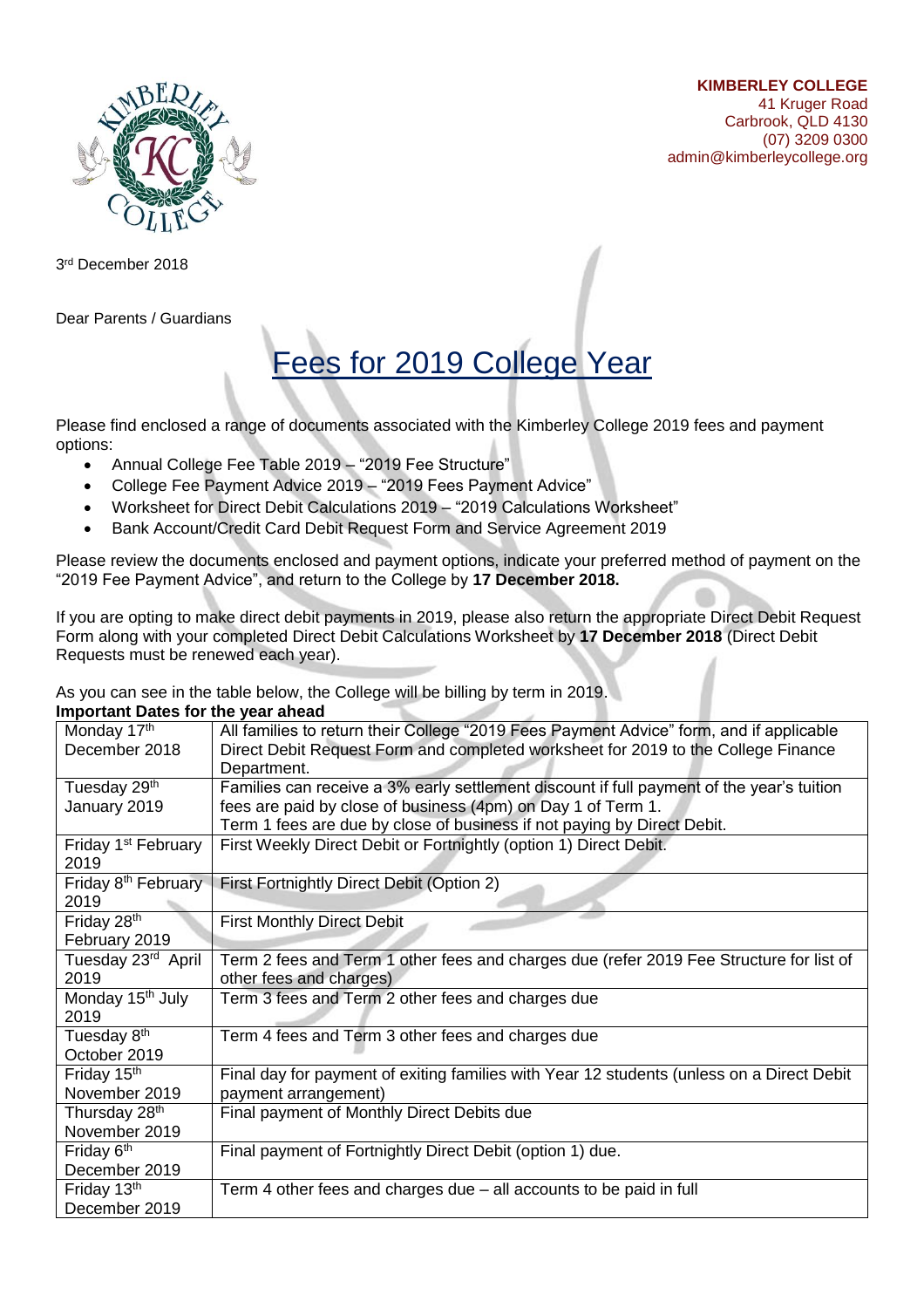# **The details for the 2019 year are outlined below.**

The College's education programs and facilities are funded by College fees and are highly dependent upon accounts being paid on time. Parent support in making payment of College fees a priority is appreciated.

Tuition fees will be charged to parent accounts once per term unless parents opt to pay up front for the full year, or elect to pay through deferred Direct Debit means.

"Other Fees and Charges" as specified in the "2019 Fee Structure" or other miscellaneous items such as Opti-MINDS or formals will be charged as incurred. Forms and information relating to these costs will be issued to parents prior to the events which will be required to be completed, signed and returned to the College along with payment to our Finance Department in order to attend.

Certificate course information and fees will be advised during the year for year levels 10 - 12, Chris McAlpine will be able to provide any information required regarding these courses and payment will be required to be paid directly to Kimberley College.

Lost or damaged library books are to be replaced at the replacement value of the book and the charge will be included on the parent account. Notification will be sent to parents via email prior to being charged to encourage return or replacement before charges are applied. These additional charges, if any, are payable by the applicable due date each term.

Student travel will be charged and receipted as required to the parent account and will appear on Term statements. Children will not be able to travel without a bus pass which can be purchased from our Finance Department.

Statements will be issued for each term in January, April, July and October, and again in December, if required.

Statements will be distributed via email to the email address provided to the College. Alternatively, if you would like an updated statement at any time please contact our Finance Department who can issue one as required. Please ensure that your contact details are current and valid at all times, and contact Reception or email [admin@kimberleycollege.org](mailto:admin@kimberleycollege.org) to update any details.

# **Timing of Payments and Discount Entitlements**

The College offers the following options:

# **Annual Payments**

A 3% discount will apply to tuition fees provided full payment for the year is received by the College on or before close of business (4pm) Tuesday 29 January 2019, the first day of the first term. No extension of this payment date can be accepted. Please allow for Public Holidays and financial institution processing times. The Annual Discount will be applied after any other discount entitlements are applied.

# **Term in Advance**

Those parents who wish to pay College fees by term should note that the fees are due and payable at the commencement of each term (as specified on the "2019 Fee Payment Advice").

# **Weekly, Fortnightly or Monthly payments**

Periodic Direct Debit payments occur in accordance with the scheduled payments as laid out in the Direct Debit Payment Schedule. If these dates are not suitable then please contact the Finance Department on 3209 0345. All fees paid using a direct debit arrangement must be paid in full by the final respective processing date for the year. Other Fees and Charges (e.g. music consumables, unreturned or damaged Library books, camps fees etc.) are charged separately to your fee account. These amounts are not covered by your direct debit payment but are payable on the first day of the term following the date of the charge. These charges can be paid separately or the College Finance department can be contacted to arrange an increase to your direct debit payment. The College reserves the right to continue with direct debit payments beyond the advised final date until all outstanding fees are cleared.

Please check that your first direct debit for the year has been processed from your bank account or credit card on the appropriate scheduled date and advise the College Finance Department should the transaction fail to complete. Please accept that the administrative costs of managing rejected direct debit payments are high. Any scheduled direct debit payment that is rejected or dishonored will incur an administration charge of \$50.00 which will be charged to the fee account.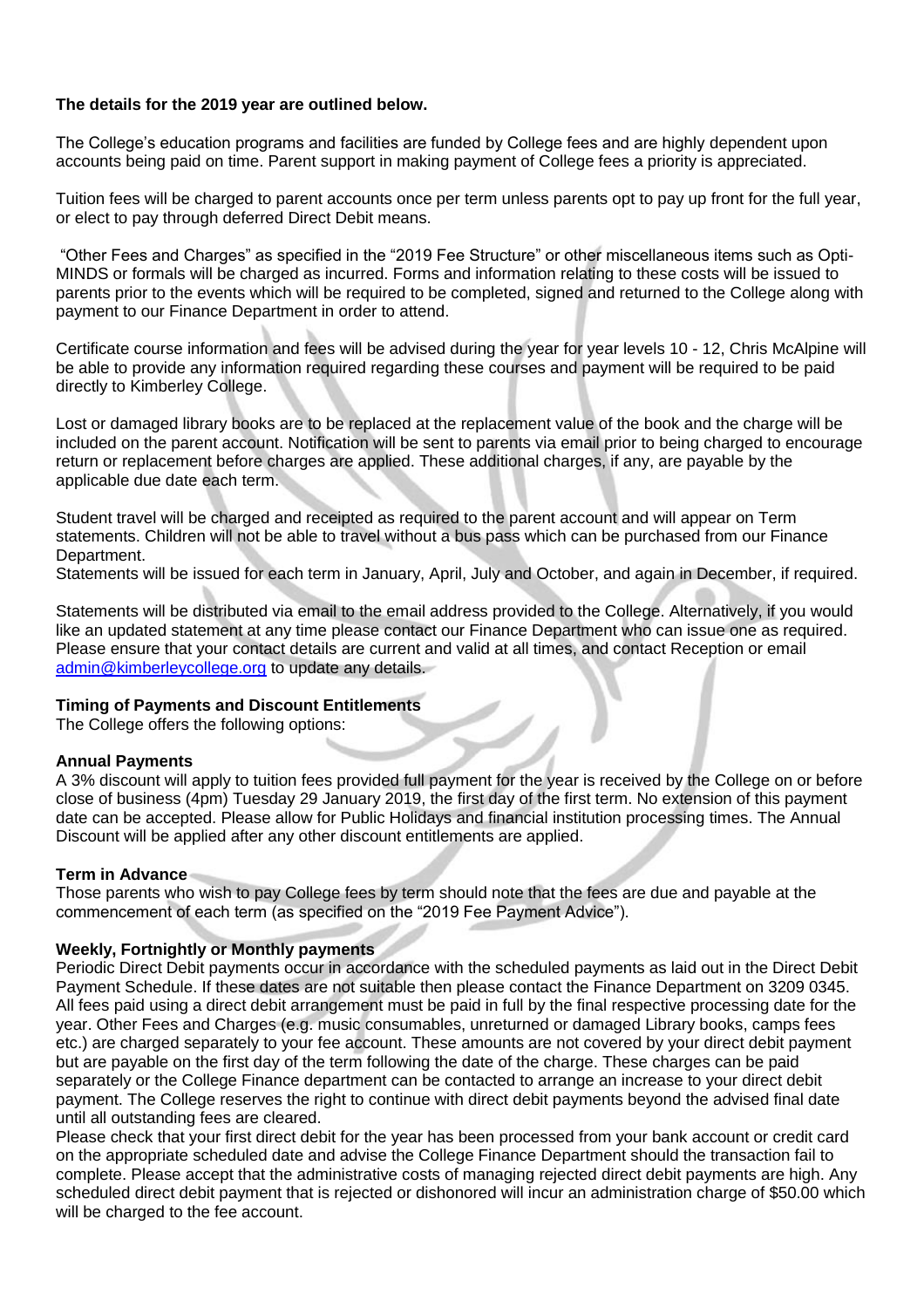# **Late Payment of Fees**

It is important that tuition fees are paid by the due date to ensure the College can continue to maintain high quality educational standards for students. If the account remains unpaid the following may occur:

- Your child's enrolment may be cancelled at the discretion of the Principal, re-enrolment of the student may be withheld, or the student may be suspended until all fees are paid. No reduction in fees will be given for such a period of suspension.
- Action to recover the outstanding amount may follow, and you will be responsible for all additional legal and debt collection charges incurred to settle the account.

It is College policy to charge a monthly administration charge of \$50.00 on those accounts that are in arrears to cover administration and collection costs. This will apply where satisfactory payment arrangements have not been entered into and maintained.

The College does, however, acknowledge that situations can arise from time to time that cause financial hardship for families. Parents are always urged to ensure that accounts are paid on time but, where circumstances are such that payments cannot be maintained, parents are urged to openly communicate with the College Finance Department in order that arrangements be put in place to ensure students' education is not disrupted. Flexible arrangements can be structured where communication is open and there is a commitment to the best interests of the student. Please note, however, that parents or guardians will not be permitted to enrol their children in extra-curricular College activities which involve a significant cost unless the College tuition fees have been paid. In addition, any scholarships or bursary discounts awarded may be forfeited, and will become immediately due and payable where fees are not paid in full by the due date.

# **Withdrawal of a student prior to the end of year 12**

As the College makes plans in advance for resources for students and teachers, it is for parents to provide written notice to the College Registrar if a student is leaving the College:

- No later than the first day of the term at the end of which the student intends to leave, or;
- No later than the first day of the immediately preceding term if the student intends to leave during a term.

Parents who do not provide sufficient notice of exit will be liable to pay or forfeit (as the case may be) to the College one term's fees and charges in lieu of notice. Withdrawal forms are located on the website or alternatively you can email [enrolments@kimberleycollege.org](mailto:enrolments@kimberleycollege.org) to inform the school of any intent to withdraw.

# **Confidentiality**

The College adheres to the Australian Privacy Principles as set out in the Privacy Act (Cth) 1988 (as amended 2012). Further details are available on our website.

# **College Reception**

Reception Office hours are 8.00am to 4.00pm weekdays. The office will be open during all school holidays except between 21 December 2018 to 1 January 2019 inclusive. It will reopen on 2 January 2019.

Payments accepted are Direct Debit, EFTPOS (Bank account, Visa or Master card), Credit Card (Visa or Master card over the phone by calling our Finance Department on 07 3209 0339), cash or cheque (although, dishonored cheques will attract an administration fee).

We look forward to welcoming the students back to school in late January next year and wish all families a happy and safe Christmas and New Year 2019.

d

**Yours Sincerely**

**Joe McMeniman Chief Financial Officer.**